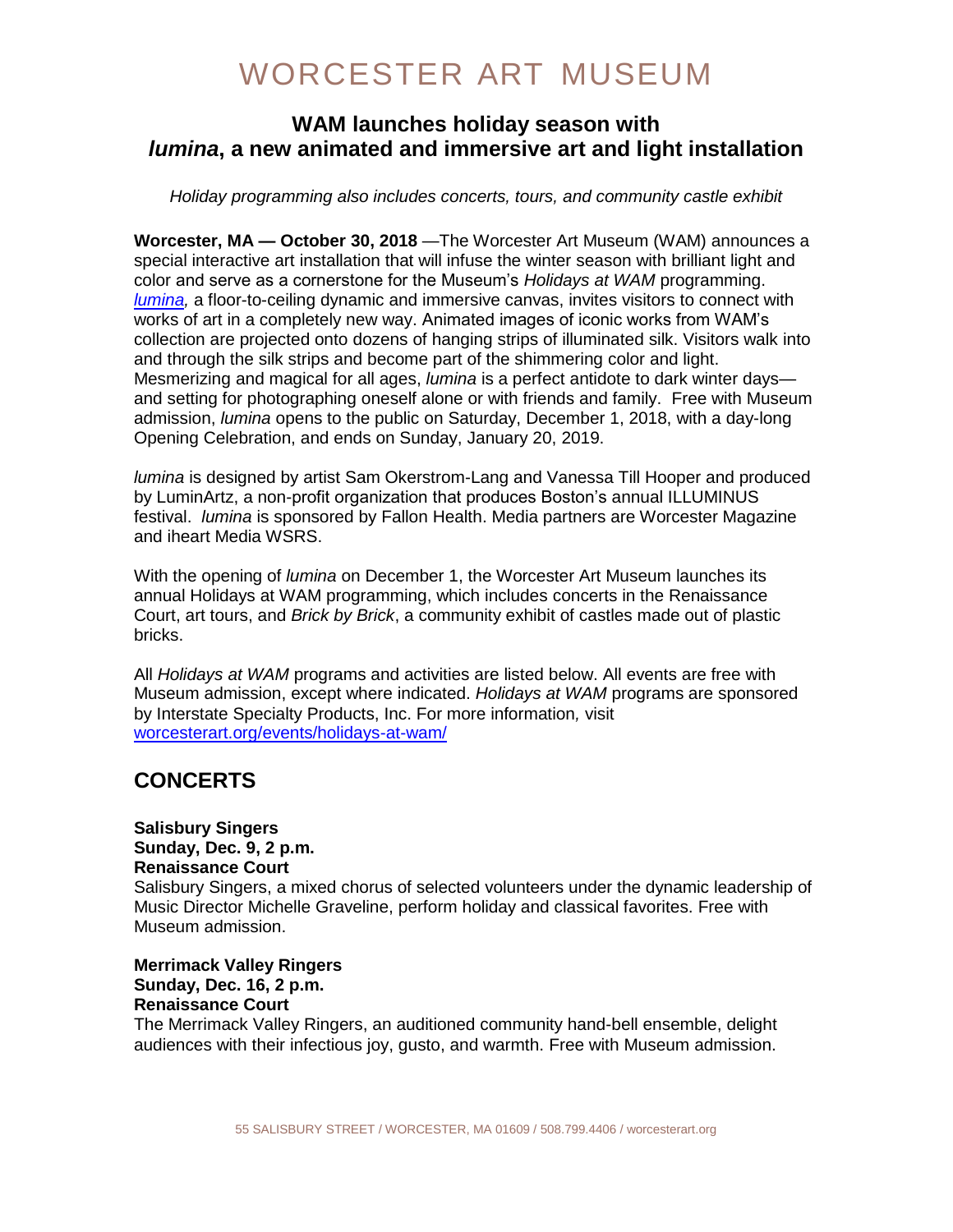### **PROGRAMS FOR FAMILIES**

#### *lumina* **Family Day/Opening Celebration**

Saturday, December 1, 10 a.m. to 4 p.m.

Visitors of all ages are invited to join in this day-long celebration of the opening of *lumina*, an exciting new immersive art and light experience. In addition to stepping into *lumina's*  animated floor-to-ceiling canvas, visitors will engage in a variety of hands-on art activities that explore the theme of light and imagery. Free with Museum admission.

#### **Arms and Armor Demonstration: Live Demonstration of Medieval Combat Saturday, December 15**

#### **11:30 a.m.-12:30 p.m., 2:00 p.m.-3:00 p.m.**

The subtle skills of attack, parry, and grapple are brought alive by Cambridge Historic European Martial Arts Study Group as they demonstrate the knightly arts in a recreation of a medieval combat school. Free with Museum admission.

#### B**rick by Brick: A Community Castle Exhibit**

Friday, December 7 – Friday, February 1 Wednesday – Sunday, 10 a.m. to 4 p.m., Third Thursdays, 10 a.m. to 8 p.m.

*Brick by Brick* features plastic-brick castles that reflect a wide range of imaginations and creative skills. From medieval-style fortresses protected by knights in armor to streamlined structures inspired by modern-day legends, the exhibit showcases both realistic and fantastical creations by artists and LEGO® enthusiasts of all ages. This community exhibit in the Higgins Education Wing is open during Museum hours; admission is free.

LEGO® enthusiasts are invited to submit a plastic-brick castle they have created. Whether the work of art was from a kit or from your own imagination, all entries— from artists of all ages, as well as groups—are welcomed. For entry information, visit: [worcesterart.org/events/holidays-at-wam/](https://www.worcesterart.org/events/holidays-at-wam/)

### **MEMBER EVENT**

#### **Member Event: Champagne, Chocolate & Shopping!**

Friday, November 30, 5 to 7:30 p.m.

This festive evening includes a special preview of *lumina*, an animated and immersive canvas of light and color; Chocolate Bar with desserts from The Queen's Cups and Chocolate Therapy; champagne (the first glass is free for Members); multi-sensory musical performance by Boston's MASARY, coordinated with the *lumina*'s animated light and color; candlelight, winter-themed tour of the European galleries; and cash bar. Free gift wrapping of Museum Shop purchases is sponsored by the WAM Members Council. This event for WAM Members and their guests is offered in partnership with LuminArtz.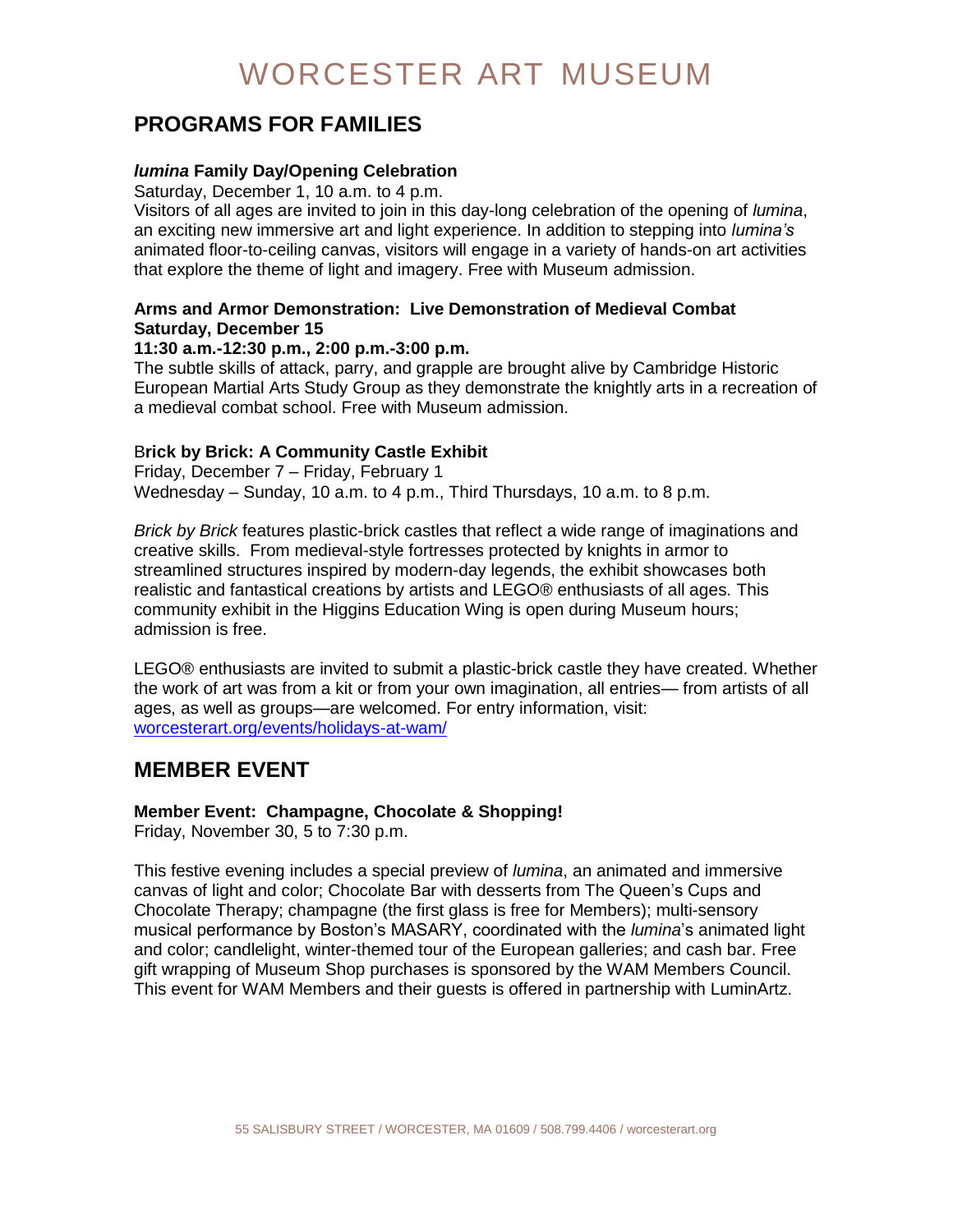## **MUSEUM TOURS**

#### **Zip Tours**

Saturdays at 1 p.m.

Celebrate the season with a holiday-themed tour. These fast-paced, docent-led gallery talks are designed to offer a short but in-depth view of a single work or artist. Tours are scheduled Dec. 1, 8, 15, 22, and 29. Free with Museum admission.

#### **Sunday Public Tours**

1 p.m., from Nov. 25–Dec. 30

These hour-long tours offer an overview of the permanent collection. Tours will leave from the Salisbury Street Lobby. Free with Museum admission. No admission charged on December 2, which is Free First Sunday.

#### **December Tours of the Month**

Saturdays, Dec. 1 and 15, 2 p.m.

"The Ten" American Painters

In 1897, the ten leading painters in America, led by Childe Hassam, agreed to resign en masse from the Society of American Artists and form their own group. This tour examines dozens of works by those men, with samples from seven of the ten at WAM. Tour begins in Lancaster Welcome Center. Free with Museum admission. No admission charged on December 2, which is Free First Sunday.

#### **Family Tour**

Saturday, Dec. 1, 10:30 – 11 a.m.

This 30-minute, docent-guided, discovery tour is designed for families with young children to explore some of the Museum galleries. Meet in Lancaster Welcome Center. Free with Museum admission

#### **Stroller Tours**

First and third Wednesdays of the month, 10:30 – 11:15 a.m Dec. 5: Stained Glass Dec.19: Rocket Ship Stroller tours introduce children 0 - 3 years old to art and stories with a specially designed gallery program. Juice and snacks are served after the tour. Free with Museum admission. Siblings are also welcome. Stroller access to Lancaster Lobby is through our Tuckerman Street Entrance.

## **DECEMBER ART WORKSHOPS**

WAM's Studio Classes program offers a wide array of workshops this December with a choice of many adult, youth, and teen classes that suit a variety of interests and schedules. These include Saturday workshops for ages 5-17 and adult workshops and short classes on holiday paste paper, clay sculpture, acrylic and oil painting and Japanese woodblock printing, and more. In addition, workshops for youth and teens are offered during the holiday school vacation. For more information and to register, visit [worcesterart.org/classes.](https://portal.worcesterart.org/classes/)